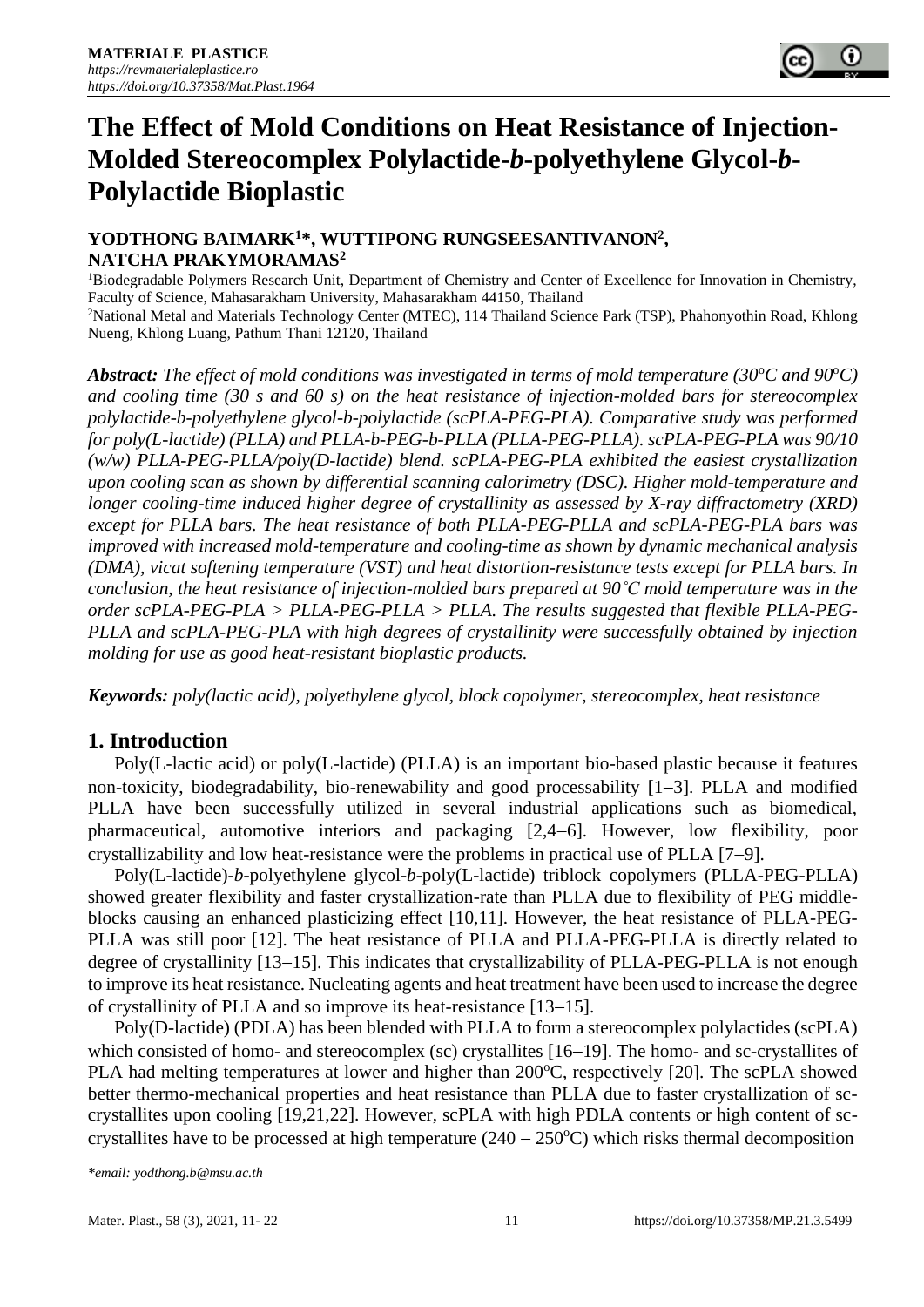[12, 23−25]. Meanwhile PLLA has been blended with small amounts of PDLA for enhancing PLLA crystallization [19, 26−28]. The result was that sc-crystallites can act as nucleating sites to enhance crystallizability of PLLA phases. This process can be performed at  $200^{\circ}$ C or below [19,27].

Higher mold-temperature was reported to enhance crystallizability and heat resistance of injectionmolded bars for both PLLA [14] and scPLA [29]. However, no reports were present to study optimum mold-conditions for injection-molded bars of flexible PLLA-PEG-PLLA and scPLA-PEG-PLA for these purposes.

This paper studied the effects of mold temperature and cooling time on crystallizability and heat resistance of injection-molded bars of PLLA-PEG-PLLA and scPLA-PEG-PLA. PDLA of 10 wt% was blended with PLLA-PEG-PLLA to form scPLA-PEG-PLA. Annealing effect by post heat-treatment of injection-molded bars was also investigated for comparison. The thermal properties, crystalline structures, mechanical properties and heat resistance of injection-molded bars obtained were determined and discussed. Injection-molded PLLA bars were also prepared and studied for comparison.

# **2. Materials and methods**

## **2.1. Materials**

PLLA grade 3052D was supplied by NatureWork LLC. It had melt flow index (MFI) of 14 g/10 min (210<sup>o</sup>C, 2.16 kg). *In situ* chain-extended PLLA-PEG-PLLA with MFI of 26 g/10 min (190<sup>o</sup>C, 2.16 kg) was synthesized by ring-opening polymerization of L-lactide monomer in the presence of 2.0 phr Joncryl<sup>®</sup> ADR4368 (chain extender) according to our previous work [30]. PDLA with number-average molecular weight and dispersity index of 90,000 g/mol and 2.8 from GPC respectively, was synthesized as described in our previous work [25].

## **2.2. Preparation of injection-molded bars**

scPLA-PEG-PLA was prepared by melt blending of 90/10 (w/w) PLLA-PEG-PLLA/PDLA mixture. The mixture was dried overnight at  $50^{\circ}$ C in a vacuum oven before melt blending using an internal batch mixer (Hakke Polylab OS system) at  $190^{\circ}$ C with a rotor speed of 100 rpm for 4 min. The injectionmolded bars with dumbbell (ASTM D 638) and rectangular (ASTM D 790) shapes of PLLA3052D, PLLA-PEG-PLLA and scPLA-PEG-PLA were obtained by injection molding the samples in an injection-molding machine (Nissei Plastic Industrial Co., Ltd., Japan, Model PS40E5ASE) at 170°C. Mold temperatures and cooling times of 30 $\degree$ C for 60 s, 90 $\degree$ C for 30 s and 90 $\degree$ C for 60 s were used. The obtained bars prepared with mold temperature at  $30^{\circ}$ C for 60 s were annealed at  $90^{\circ}$ C for 24 h in an air oven in order to study the annealing effect.

## **2.3. Characterization**

Thermal transition properties of PLLA3052D, PLLA-PEG-PLLA and scPLA-PEG-PLA pellets were determined using a Differential Scanning Calorimeter (DSC, Perkin-Elmer, Model Pyris Diamond) under nitrogen gas flow. For DSC heating scan, the sample (3-5 mg) in a sealed aluminum pan was firstly melted at 200 $\degree$ C for 3 min. to remove thermal history, after which it was quenched to  $0\degree$ C before scanning from  $0^{\circ}$ C to 200 $^{\circ}$ C with a heating rate of 10 $^{\circ}$ C/min. The degree of crystallinity from DSC of the PLA homo-crystallites (DSC-*X*c,hc) was calculated from the enthalpies of melting (∆Hm) and cold crystallization ( $\Delta H_{cc}$ ) with the following equation.

$$
DSC-Xc (%) = [(\Delta Hm - \Delta Hcc)/(93.7 \times WPLLA)] \times 100
$$
 (1)

where the values 93.7 J/g is the  $\Delta H_m$  for 100%*X<sub>c</sub>* PLLA [31]. *W*PLLA is the PLLA weight-fraction of the samples that is calculated from the PLLA fraction (PLLA =1.00 and PLLA-PEG-PLLA = 0.83 obtained from  ${}^{1}$ H-NMR) [11].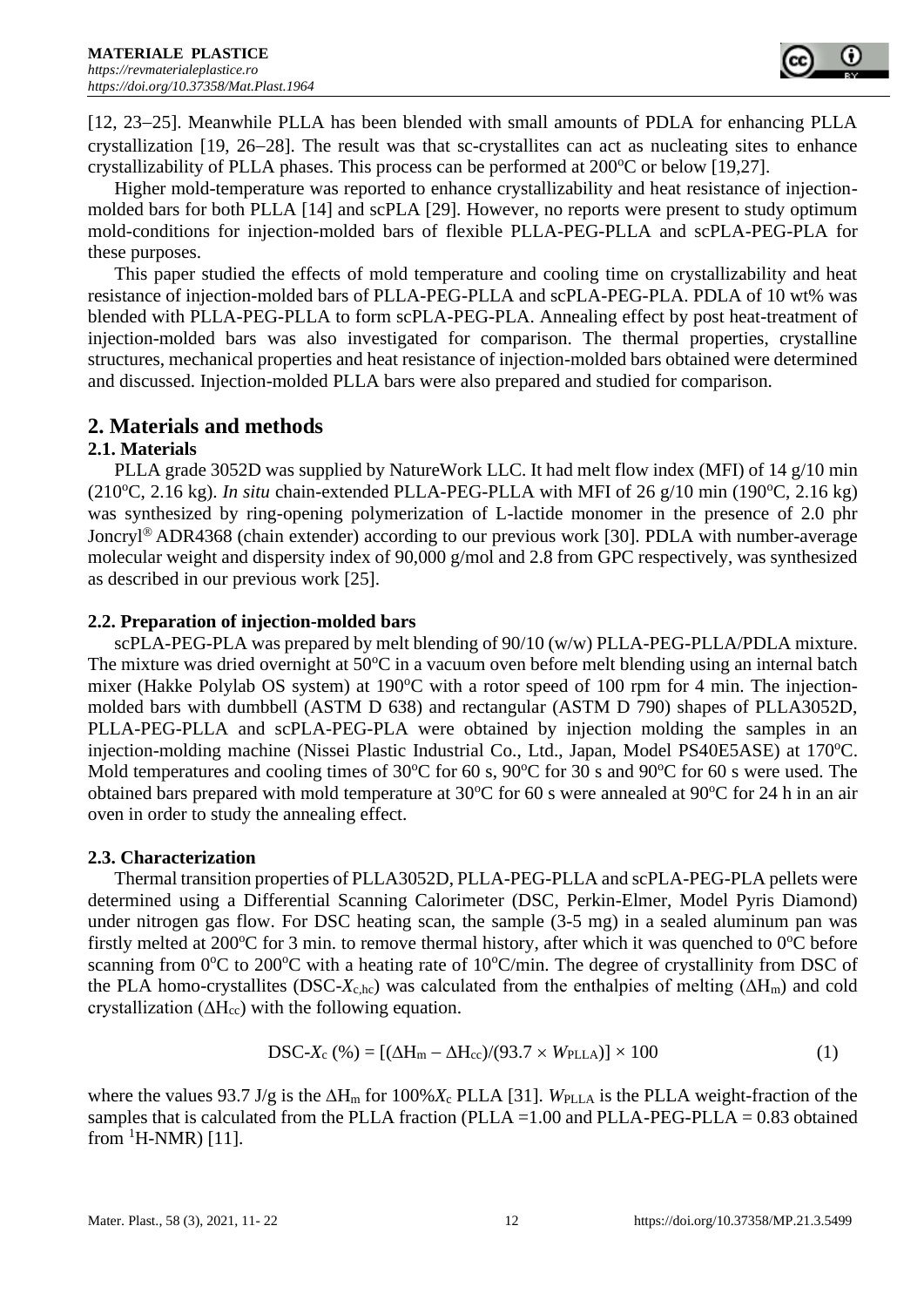For DSC cooling scans, the sample was firstly melted at  $200^{\circ}$ C for 3 min to erase the thermal history before scanning from 200 $\degree$ C to  $0\degree$ C at a cooling rate of 10 $\degree$ C/min under nitrogen gas flow.

The crystalline structures of injection-molded bars were investigated using a X-Ray Diffractometer (XRD, Bruker, Model D8 Advance) with CuK $\alpha$  radiation at 40 kV and 40 mA. The samples were scanned in the range of  $2\theta$  from 5° to 30° at a rate of 3°/min. The degree of crystallinity from XRD for PLA hc-crystallites (XRD*-X*c,hc) and degree of crystallinity from XRD for PLA sc-crystallites (XRD*-X*c,sc) were determined from equations (2) and (3), respectively [32]. Total degree of crystallinity from XRD (XRD-*X*c) and percentage of sterecomplex (%SC) were calculated from equations (4) and (5), respectively.

| $XRD-X_{c,hc}$ (%) = $S_{hc}/(S_{hc} + S_{sc} + S_a) \times 100$ | (2) |
|------------------------------------------------------------------|-----|
| $XRD-X_{c,sc}$ (%) = $S_{sc}/(S_{hc} + S_{sc} + S_a) \times 100$ | (3) |
| $XRD-X_c$ (%) = $XRD-X_{c,hc} + XRD-X_{c,sc}$                    | (4) |
| $SC$ (%) = (XRD- $X_{c,sc}$ /XRD- $X_c$ ) × 100                  | (5) |

where  $S_{hc}$ ,  $S_{sc}$  and  $S_a$  are the XRD reflex areas of PLA hc-crystallites and PLA sc-crystallites and of the XRD reflex area of the amorphous halo, respectively.

Tensile properties of injection-molded bars were investigated using a Universal Testing Machine (Instron Model 4052) at  $25^{\circ}$ C according to ASTM D 638 type I with a cross-head speed of 5 mm/min. At least five bars of each sample were tested to calculate the average value.

Thermo-mechanical properties of injection-molded bars,  $3 \times 13 \times 60$  mm in size, were tested using a Dynamic Mechanical Analyzer (DMA, TA Instruments Model Q800) in a multi-frequency strain mode. The samples were heated at a rate of  $2^{\circ}$ C/min from 30 $^{\circ}$ C to 140 $^{\circ}$ C at a scan amplitude of 20  $\mu$ m and a scan frequency of 1 Hz.

The heat deflection temperature (HDT) of injection-molded bar samples was measured using a HDT/Vicat machine (Yasuda, Model HD-PC). The bar samples were  $3 \times 13 \times 125$  mm in size and were heated in silicone oil at a rate of  $2^{\circ}$ C/min under 0.455 MPa load according to ASTM D 648-01. The HDT value was obtained for a 0.25 mm deflection of the bar sample. Average value was obtained from triplicate measurements.

The Vicat softening temperature (VST) of injection-molded bar samples was determined using a HDT/Vicat machine (Yasuda, Model HD-PC). Bar samples  $(3 \times 20 \times 20 \text{ mm})$  were heated in silicone oil at a rate of  $2^{\circ}$ C/min under 50 N load of a flat-ended needle according to ISO 306. A surface area of a flat-ended needle was 1 mm<sup>2</sup>. The VST value was obtained when the needle penetrated the sample by 1 mm. Average value was obtained from triplicate measurements.

Heat distortion resistance of injection-molded bars was directly observed by half hanging in an oven at  $85^{\circ}$ C for 5 min by following the method [9] with some modifications. Photographs of bar samples after the test were recorded to compare heat deformation of bar samples.

## **3. Results and discussion**

#### **3.1. Thermal transition properties**

DSC method was used to determine the thermal transition properties of samples including glass transition temperature  $(T_g)$ , cold-crystallization temperature  $(T_{cc})$ , enthalpy of cold crystallization ( $\Delta H_{cc}$ ), melting temperature (T<sub>m</sub>) and enthalpy of melting ( $\Delta H_m$ ) from DSC heating curves (Figure 1(above)) as well as crystallization temperature  $(T_c)$  and enthalpy of crystallization ( $\Delta H_c$ ) from DSC cooling curves (Figure 1(below)). The DSC results are summarized in Table 1.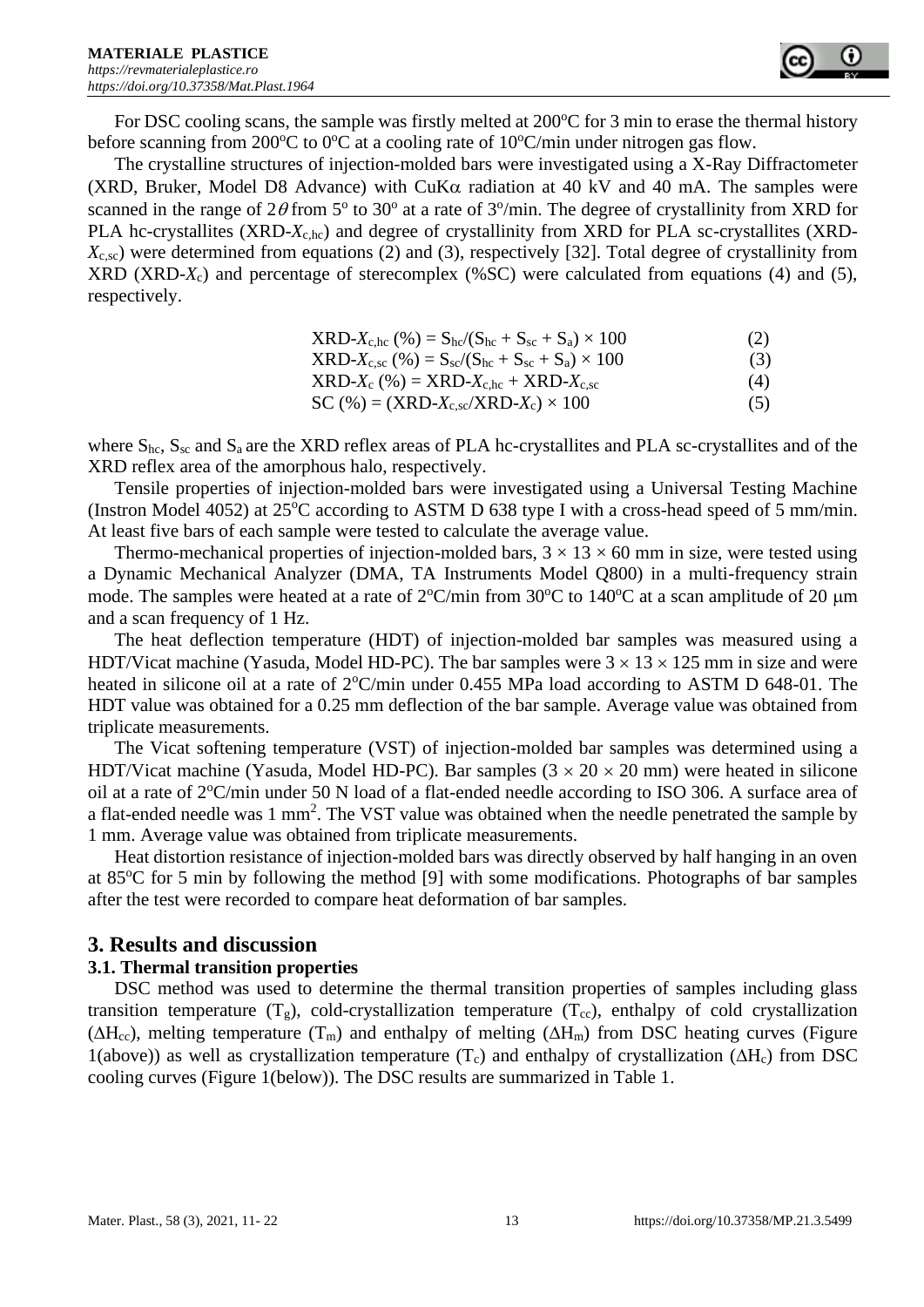



**Figure 1.** DSC heating curves (above) and cooling curves (below) of (a) PLLA3052D, (b) PLLA-PEG-PLLA and (c) scPLA-PEG-PLA

| Samples       | m<br>Ιg | m<br>$_{\rm{c}}$         | $\Delta H_{\rm cc}$      | m<br>1 m      | $\Delta H_{\rm m}$            | $DSC-X_{c,hc}$    | m<br>ΙC                  | $\Delta H_{\rm c}$            |
|---------------|---------|--------------------------|--------------------------|---------------|-------------------------------|-------------------|--------------------------|-------------------------------|
|               | ∩°∩′    | $\sqrt{\ }$ a            | $(J/g)^a$                | $\alpha$<br>◡ | $(\mathrm{J/g})^{\mathrm{a}}$ | $(\frac{9}{6})^a$ | $\sqrt{2}$<br>◡          | $(\mathrm{J/g})^{\mathrm{b}}$ |
| PLLA3052D     | 59      | $\overline{\phantom{0}}$ |                          | 151           | 6.2                           | 6.6               | $\overline{\phantom{0}}$ |                               |
| PLLA-PEG-PLLA | $\sim$  | 75                       | 16.3                     | 159           | 33.4                          | 22.0              | 103                      | 29.5                          |
| scPLA-PEG-PLA | -       | $\overline{\phantom{0}}$ | $\overline{\phantom{0}}$ | 162           | 19.4                          | 24.4              | 120                      | 20.6                          |

<sup>a</sup> Obtained from DSC heating scan.

**b** Obtained from DSC cooling scan.

From DSC heating curves,  $T_g$  of PLLA3052D was 59°C while PLLA-PEG-PLLA exhibited a lower  $T_g$  at 31<sup>o</sup>C. This seemed to due to plasticizing effect of flexible PEG middle-blocks [10,11].  $T_g$  of scPLA-PEG-PLA could not be detected. From DSC cooling curves, PLLA3052D had no  $T_c$  peak. PLLA-PEG-PLLA and scPLA-PEG-PLA had a T<sub>c</sub> at 103°C and 120°C, respectively indicating that crystallization upon cooling of scPLA-PEG-PLA was easier than that of PLLA-PEG-PLLA. sc-crystallites in scPLA-PEG-PLA enhanced crystallization of PLLA end-blocks by acting as nucleating sites [26-28].  $T_m$  of sccrystallites in PLLA-PEG-PLLA/PDLA blends were higher than 200°C. Thus, sc-crystallites did not melt during removal of their thermal history at  $200^{\circ}$ C and acted as nucleating sites during the cooling scan [26].

#### **3.2. Crystalline structures**

The crystalline structures of injection-molded bars were estimated from XRD patterns as shown in Figure 2. PLLA3052D bars prepared at  $30^{\circ}$ C mold temperature for 60 s had no XRD reflexes indicating that they were completely amorphous. The small XRD reflexes of PLLA homo-crystallites (hc) at  $2\theta =$ 16.8° [33,34] were found for both PLLA3052D bars prepared at 90°C mold temperatures for 30 s and 60s. Therefore, increasing the mold temperature from  $30^{\circ}$ C to  $90^{\circ}$ C had a little effect on crystallization of hc. PLLA3052D bars annealed at 90°C for 24 h showed four XRD reflexes at  $2\theta = 14.8^\circ$ , 16.8°, 19.1° and 22.1° of hc [33,34]. The XRD reflexes of annealed bars had the highest intensity.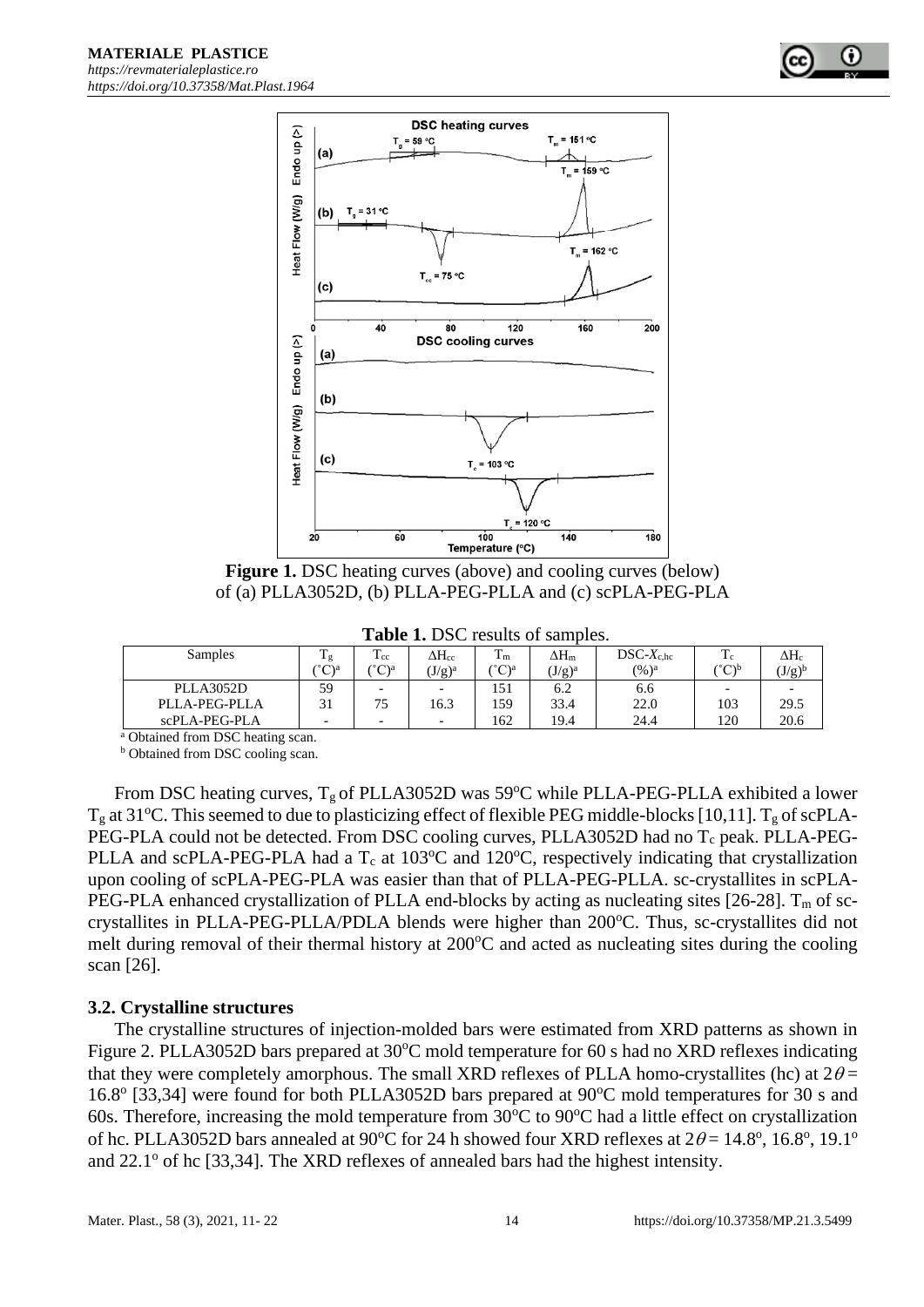

**Figure 2.** XRD patterns of injection-molded bars for PLLA3052D, PLLA-PEG-PLLA and scPLA-PEG-PLA prepared with mold temperatures and cooling times of (a)  $30^{\circ}$ C for 60 s, (b)  $90^{\circ}$ C for 30s and (c)  $90^{\circ}$ C for 60 s as well as (d) annealed at 90°C for 24 h

The injection-molded bars of PLLA-PEG-PLLA prepared at  $30^{\circ}$ C mold temperature for 60 s were also completely amorphous. However, XRD reflexes at  $2\theta = 14.8^{\circ}$ , 16.8°, 19.1° and 22.1° for hc were clearly apparent when the mold temperature was increased from  $30^{\circ}$ C to  $90^{\circ}$ C for both the cooling times. This indicates that 90°C mold temperature enhanced hc formation of injection-molded PLLA-PEG-PLLA bars.

The injection-molded bars of scPLA-PEG-PLA prepared at  $30^{\circ}$ C mold temperature for 60 s showed XRD reflexes at  $2\theta = 16.8^\circ$  and  $19.1^\circ$  for hc and at  $2\theta = 11.9^\circ$ ,  $20.6^\circ$  and  $23.8^\circ$  for sc-crystallites [33,35]. When the mold temperature was increased up to 90°C, the XRD reflexes at  $2\theta = 14.8$ ° and 22.1° of hc appeared for both the cooling times suggesting that higher mold-temperature enhanced PLLA homocrystallization. The annealed scPLA-PEG-PLA bars exhibited XRD reflexes of both hc and sccrystallites.

The degrees of crystallinity of injection-molded bars from XRD are summarized in Table 2. It can be seen that at  $90^{\circ}$ C mold temperature for both the cooling times could not significantly improve crystallization of injection-molded PLLA3052D bars. The XRD-*X*c,hc of PLLA3502D bars was increased up to 51.7% when they were annealed at  $90^{\circ}$ C for 24 h. The XRD- $X_{c,hc}$  of PLLA-PEG-PLLA bars prepared at 90<sup>o</sup>C mold temperature were higher than PLLA3052D. The flexible PEG middle-blocks enhanced chain mobility to improve PLLA end-block crystallization of PLLA-PEG-PLLA by a plasticizing effect [10]. The XRD-X<sub>c,hc</sub> of PLLA-PEG-PLLA bars prepared at 90°C mold temperature increased from 25.6% to 30.8% as the cooling time was increased. The annealed PLLA-PEG-PLLA bars exhibited the highest  $XRD-X<sub>c,hc</sub>$  (46.2%).

The scPLA-PEG-PLA bars prepared at 30°C mold temperature had the XRD-*X<sub>c,hc</sub>* and XRD-*X<sub>c,sc</sub>* of 1.4% and 11.2%, respectively. Both the XRD-*X*c,hc and XRD-*X*c,sc of scPLA-PEG-PLA bars prepared at 90<sup>o</sup>C mold temperature steadily increased as the cooling time increased from 30 to 60 s. The XRD- $X_c$  of scPLA-PEG-PLA bars increased and %SC decreased with the increase of mold temperature and cooling time. The annealed scPLA-PEG-PLA bars had the highest XRD-*X*<sup>c</sup> (53.1%) and the lowest %SC (26.0%). It should be noted that the XRD-*X*<sup>c</sup> of scPLA-PEG-PLA bars were larger than those of PLLA-PEG-PLLA bars at the same mold temperature and cooling time. This suggests higher crystallizability of the scPLA-PEG-PLA bars. The crystallinity of injection-molded PLLA bars cannot be largely improved at mold temperature less than  $100^{\circ}$ C [15]. But the injection-molded bars of PLLA-PEG-PLLA and scPLA-PEG-PLA exhibited largely increased in their crystallinity contents at 90°C mold temperature.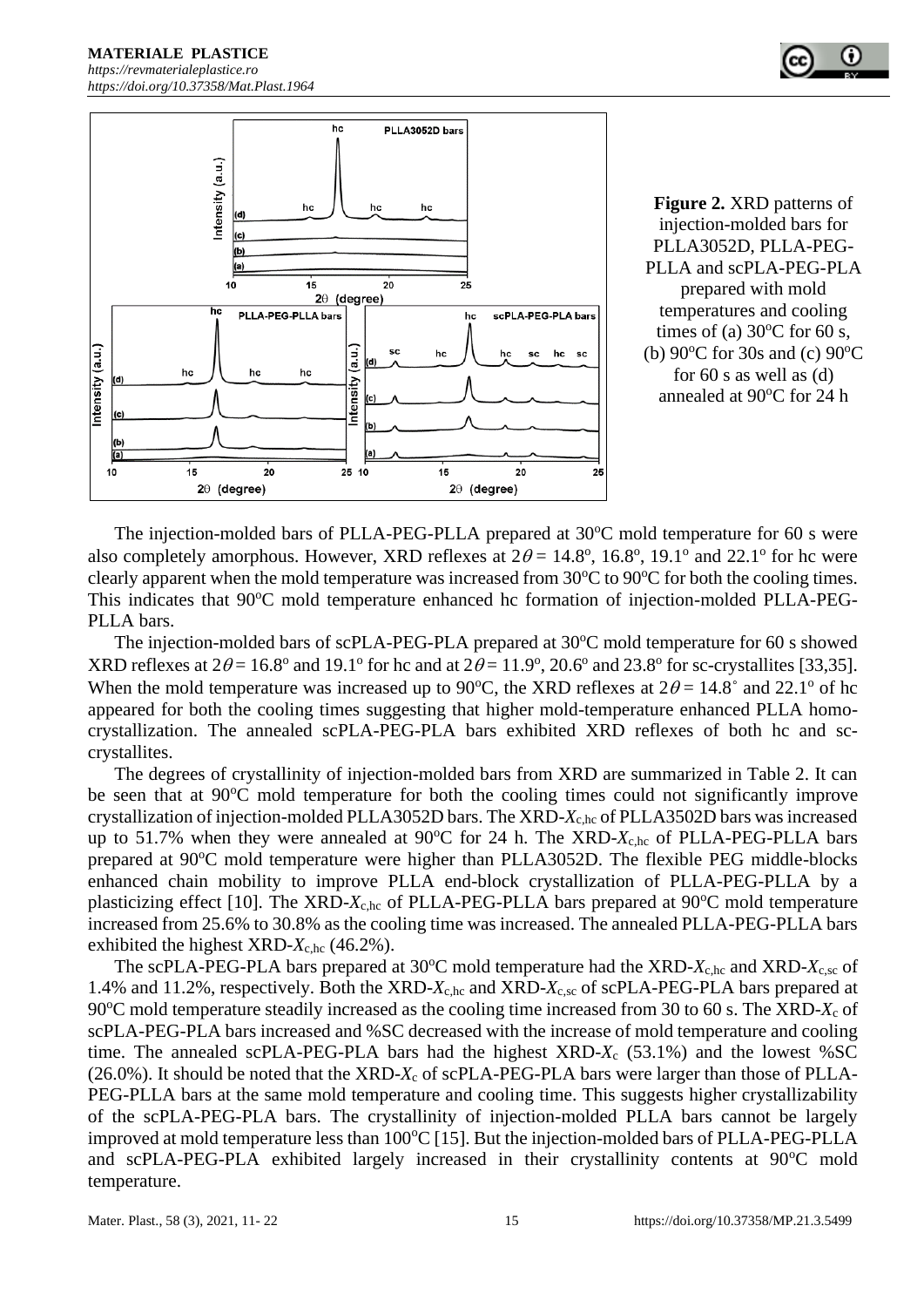| Injection-molded bars        | $XRD-X_{c,hc}$ (%) | $XRD-X_{c,sc}$ (%) | $XRD-Xc$ | <b>SC</b> |
|------------------------------|--------------------|--------------------|----------|-----------|
|                              |                    |                    | (% )     | (% )      |
| PLLA3052D                    |                    |                    |          |           |
| $30^{\circ}$ C for 60 s      |                    |                    |          |           |
| $90^{\circ}$ C for 30 s      | 0.3                |                    | 0.3      |           |
| $90^{\circ}$ C for 60 s      | 0.4                |                    | 0.4      |           |
| annealed at 90 $°C$ for 24 h | 51.7               |                    | 51.7     |           |
|                              |                    |                    |          |           |
| PLLA-PEG-PLLA                |                    |                    |          |           |
| $30^{\circ}$ C for 60 s      |                    |                    |          |           |
| $90^{\circ}$ C for 30 s      | 25.6               |                    | 25.6     |           |
| $90^{\circ}$ C for 60 s      | 30.8               |                    | 30.8     |           |
| annealed at 90 $°C$ for 24 h | 46.2               |                    | 46.2     |           |
|                              |                    |                    |          |           |
| scPLA-PEG-PLA                |                    |                    |          |           |
| $30^{\circ}$ C for 60 s      | 1.4                | 11.2               | 11.2     | 88.9      |
| $90^{\circ}$ C for 30 s      | 15.8               | 11.8               | 27.6     | 42.8      |
| $90^{\circ}$ C for 60 s      | 27.6               | 16.7               | 44.3     | 37.7      |
| annealed at 90 °C for 24 h   | 39.3               | 13.8               | 53.1     | 26.0      |

#### **3.3. Mechanical properties**

The mechanical properties of injection-molded bars were determined by tensile tests as summarized in Table 3. The ultimate tensile stress of PLLA3052D bars prepared with different mold-conditions and annealing were in range 57.1−63.2 MPa suggesting that the XRD-*X<sup>c</sup>* changes of PLLA3052D bars did not significantly affect the ultimate tensile stress. However, the strain at break slightly decreased and Young's modulus increased as the mold temperature and cooling time increased. This may be explained by an increasing XRD-*X<sup>c</sup>* of PLLA3052D bars inhibiting chain mobility for extension of bar samples and improving their stiffness [14].

With increasing mold temperature and cooling time, the ultimate tensile stress and Young's modulus of PLLA-PEG-PLLA and scPLA-PEG-PLA bars increased as well as strain at break decreased. It should be noted that their strains at break dramatically dropped as the mold temperature was increased. This is due to the XRD-*X<sup>c</sup>* largely increasing as the mold temperature increased (Table 2). All the annealed bars with the high XRD-*X<sup>c</sup>* exhibited the highest tensile stress and Young's modulus whereas they had the lowest strain at break. However, both the PLLA-PEG-PLLA and scPLA-PEG-PLA bars exhibited strain at break higher than the PLLA3052D indicated they were more flexible than the PLLA3052D. Finally, the tensile properties of the scPLA-PEG-PLA bars were better than the PLLA-PEG-PLLA bars. This can be explained by the sc-crystallites enhanced mechanical properties by acting as physical crosslinking sites in amorphous regions [36].

| Injection-molded bars                | Ultimate tensile | Strain at        | Young's         | <b>HDT</b>     | <b>VST</b>     |
|--------------------------------------|------------------|------------------|-----------------|----------------|----------------|
|                                      | stress, (MPa)    | break, $(\%)$    | modulus         | $(^{\circ}C)$  | $(^{\circ}C)$  |
|                                      |                  |                  | (MPa)           |                |                |
| <b>PLLA3052D</b>                     |                  |                  |                 |                |                |
| $30^{\circ}$ C for 60 s              | $60.6 \pm 0.7$   | $4.7 \pm 0.8$    | $3,708 \pm 56$  | $45.9 \pm 0.2$ | $56.5 \pm 0.3$ |
| 90 °C for 30 s                       | $57.8 \pm 1.1$   | $3.0 \pm 0.4$    | $4,040 \pm 268$ | $46.9 \pm 0.1$ | $57.0 \pm 0.4$ |
| 90 °C for 60 s                       | $57.1 \pm 1.8$   | $2.6 \pm 0.5$    | $4,383 \pm 127$ | $46.6 \pm 0.2$ | $57.0 \pm 0.2$ |
| annealed at 90 $^{\circ}$ C for 24 h | $63.2 \pm 3.9$   | $2.0 \pm 0.2$    | $5.157 \pm 684$ | $63.2 \pm 0.6$ | $83.4 \pm 2.4$ |
| PLLA-PEG-PLLA                        |                  |                  |                 |                |                |
| $30 °C$ for 60 s                     | $19.1 \pm 0.9$   | $101.8 \pm 8.1$  | $1,038 \pm 40$  | $38.9 \pm 0.4$ | $42.6 \pm 0.1$ |
| 90 °C for 30 s                       | $18.9 \pm 1.7$   | $6.2 \pm 1.9$    | $1,019 \pm 64$  | $43.0 \pm 3.2$ | $60.6 \pm 5.9$ |
| 90 °C for 60 s                       | $20.3 \pm 0.8$   | $6.8 \pm 0.2$    | $1,163 \pm 128$ | $45.9 \pm 3.5$ | $60.5 \pm 0.3$ |
| annealed at 90 $^{\circ}$ C for 24 h | $21.7 \pm 2.9$   | $5.4 \pm 0.5$    | $1.208 \pm 72$  | $53.9 \pm 2.2$ | $70.0 \pm 2.1$ |
| scPLA-PEG-PLA                        |                  |                  |                 |                |                |
| $30 °C$ for 60 s<br>90 °C for 30 s   | $22.6 \pm 0.6$   | $151.3 \pm 22.8$ | $1,479 \pm 136$ | $41.8 \pm 0.5$ | $48.3 \pm 1.1$ |
| 90 °C for 60 s                       | $24.6 \pm 0.3$   | $31.4 \pm 2.73$  | $1,592 \pm 18$  | $43.4 \pm 2.3$ | $64.2 \pm 0.6$ |
| annealed at 90 °C for 24 h           | $24.8 \pm 0.6$   | $18.4 \pm 1.8$   | $1,634 \pm 289$ | $49.9 \pm 0.6$ | $65.2 \pm 0.4$ |
|                                      | $28.7 \pm 0.8$   | $7.8 \pm 2.2$    | $1,664 \pm 143$ | $57.1 \pm 1.5$ | $74.5 \pm 0.4$ |

**Table 3.** Tensile properties, HDT and VST of injection-molded bars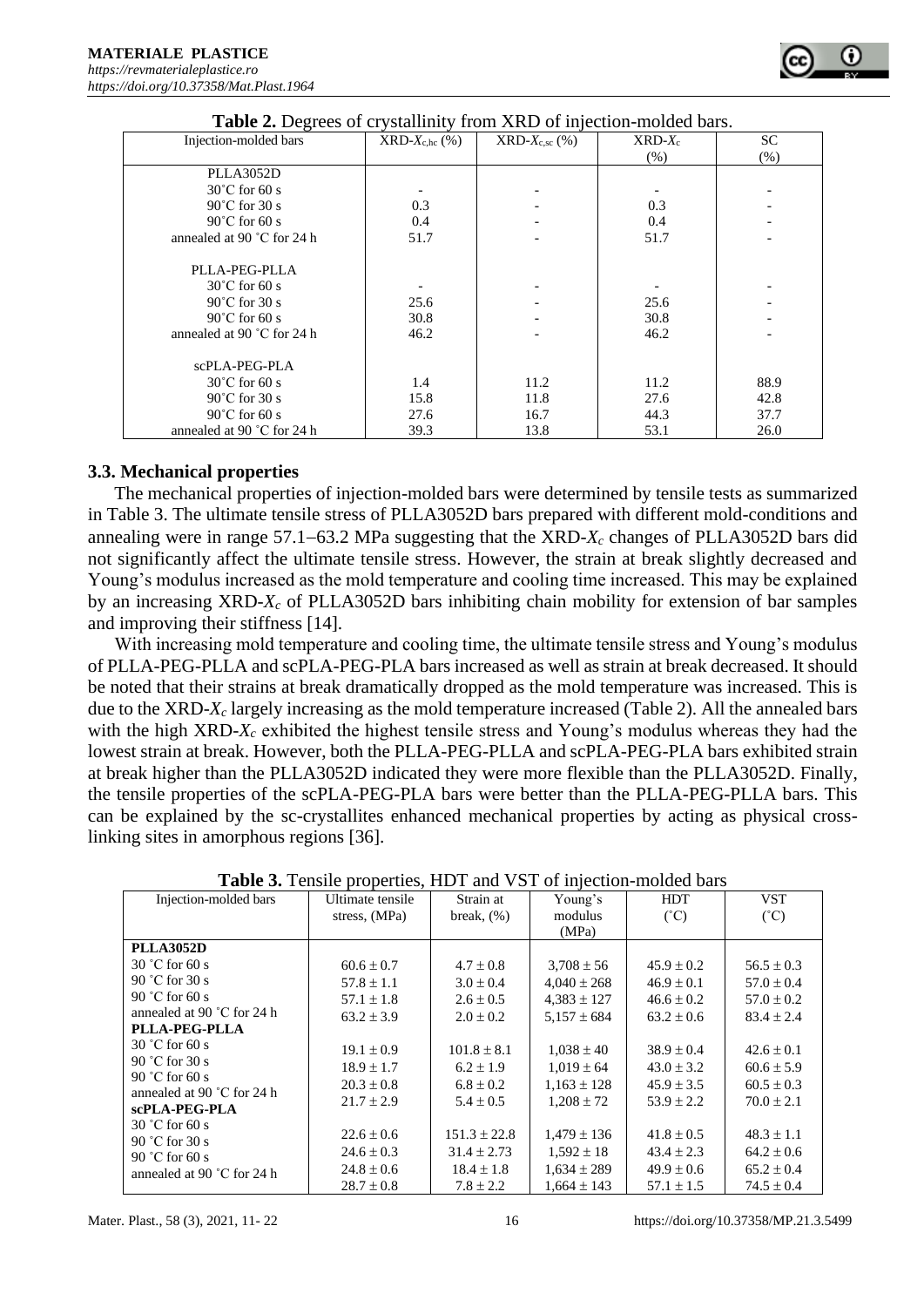#### **3.4. DMA**

The DMA method has been widely used to investigate heat resistance of PLLA and modified PLLA using storage-modulus change as a function of temperature [16,19,22,37,38]. Usually, the storage modulus of PLLA is high at temperature below its  $T_g$  (around 60°C) because it is in the glassy state. The storage modulus of PLLA drastically dropped when the temperature passed the  $T_g$  region before increasing again caused by cold crystallization of PLLA [16]. This demonstrates the PLLA has poor heat-resistance due to its low degree of crystallinity after melt processing.

Figure 3 shows the storage-modulus changes on temperature of injection-molded bars. From Figure 3a, all the PLLA3052D bars prepared with mold temperatures at 30°C and 90°C exhibited large decreases of the storage moduli in the T<sub>g</sub> region (60–80<sup>o</sup>C) suggesting that they had poor heat-resistance. This could be explained by the PLLA3052D bars containing low XRD-*Xc*. Whereas the annealed PLLA3052D bars were slightly decreased in storage modulus indicated that they were good heatresistance. This is because the PLLA3052D bars had the highest XRD-*Xc*. The results confirmed that the PLLA with high *X<sup>c</sup>* exhibited good heat-resistance [14,16,19].

For PLLA-PEG-PLLA and scPLA-PEG-PLA bars, the lowest storage-moduli increased with the mold temperature and cooling time as shown in Figures 3b and 3c, respectively. The results suggested that the heat resistance of both PLLA-PEG-PLLA and scPLA-PEG-PLA bars were improved by increasing the mold temperature and cooling time. The annealed PLLA-PEG-PLLA and scPLA-PEG-PLA bars showed the best heat-resistance. This is due to higher mold-temperature and longer coolingtime of injection-molded bars induced greater XRD*-Xc*.



**Figure 3.** DMA curves of injectionmolded bars of (a) PLLA3052D, (b) PLLA-PEG-PLLA and (c) scPLA-PEG-PLA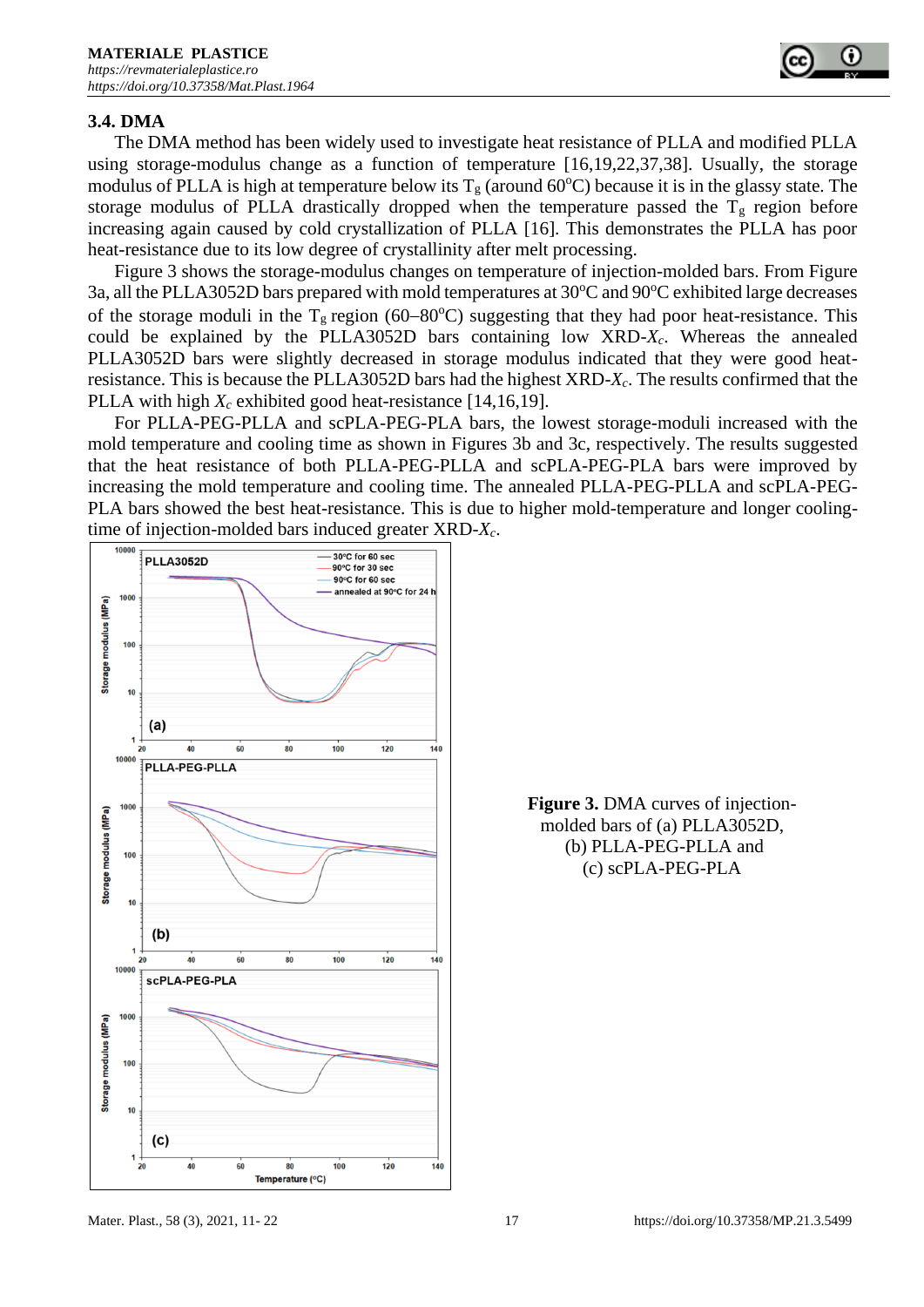

The storage moduli at  $85^{\circ}$ C of injection-molded bars were compared in Figure 4. A temperature at 85<sup>o</sup>C was selected for comparison because the storage moduli increased again after 85<sup>o</sup>C due to coldcrystallization effects. All the injection-molded bars prepared at  $30^{\circ}$ C mold temperature had low storage moduli (Figure 4a). The storage moduli at  $85^{\circ}$ C increased significantly as the mold temperature increased from 30 to 90 $\degree$ C and cooling time increased from 30 to 60 s except PLLA3052D bars (Figure 4b and 4c). All the annealed bars showed the highest storage moduli at  $85^{\circ}$ C (Figure 4d). From DMA results, it can be concluded that the heat resistance of injection-molded bars are in order scPLA-PEG-PLA > PLLA-PEG-PLLA > PLLA3052D for the same mold-temperature and cooling-time.



**Figure 4.** Storage moduli of injection-molded bars prepared with mold temperatures and cooling times of (a) at  $30^{\circ}$ C for 60 s, (b) at 90 $\degree$ C for 30 s and (c) at 90 $\degree$ C for 60 s as well as (d) annealed at  $90^{\circ}$ C for 24 h

#### **3.5. HDT and VST**

HDT and VST have been used to determine the heat resistance of injection-molded PLLA bars [9,17]. The resulting HDT and VST are also summarized in Table 3. The HDT and VST of PLLA3052D bars did not significantly change with the mold temperature and cooling time that were in ranges  $45.9$ - $46.9^{\circ}$ C and 56.5-57.0 $^{\circ}$ C, respectively. However, the HDT and VST were increased to 63.2 $^{\circ}$ C and 83.4 $^{\circ}$ C, respectively for the annealed PLLA3052D bars.

The HDT of PLLA-PEG-PLLA and scPLA-PEG-PLA bars increased steadily with the mold temperature and cooling time. It can be said that the HDT and VST of these injection-molded bars also depended on their XRD-*X*c. The results supported the conclusion that increasing mold-temperatures and cooling-times improved heat resistance of injection-molded bars. It should be noted that the HDT of both PLLA-PEG-PLLA and scPLA-PEG-PLA bars were lower than PLLA3052D bars. This may be due to the fact tha PLLA-PEG-PLLA and scPLA-PEG-PLA are more flexible than PLLA3052D as observed from the results of strain at break from tensile test.

## **3.6. Heat Distortion Resistance**

A half-hanging test was performed in an air oven at  $85^{\circ}$ C for 5 min to investigate the heat-distortion resistance of injection-molded bars. The photographs of injection-molded bars after test are shown in Figure 5.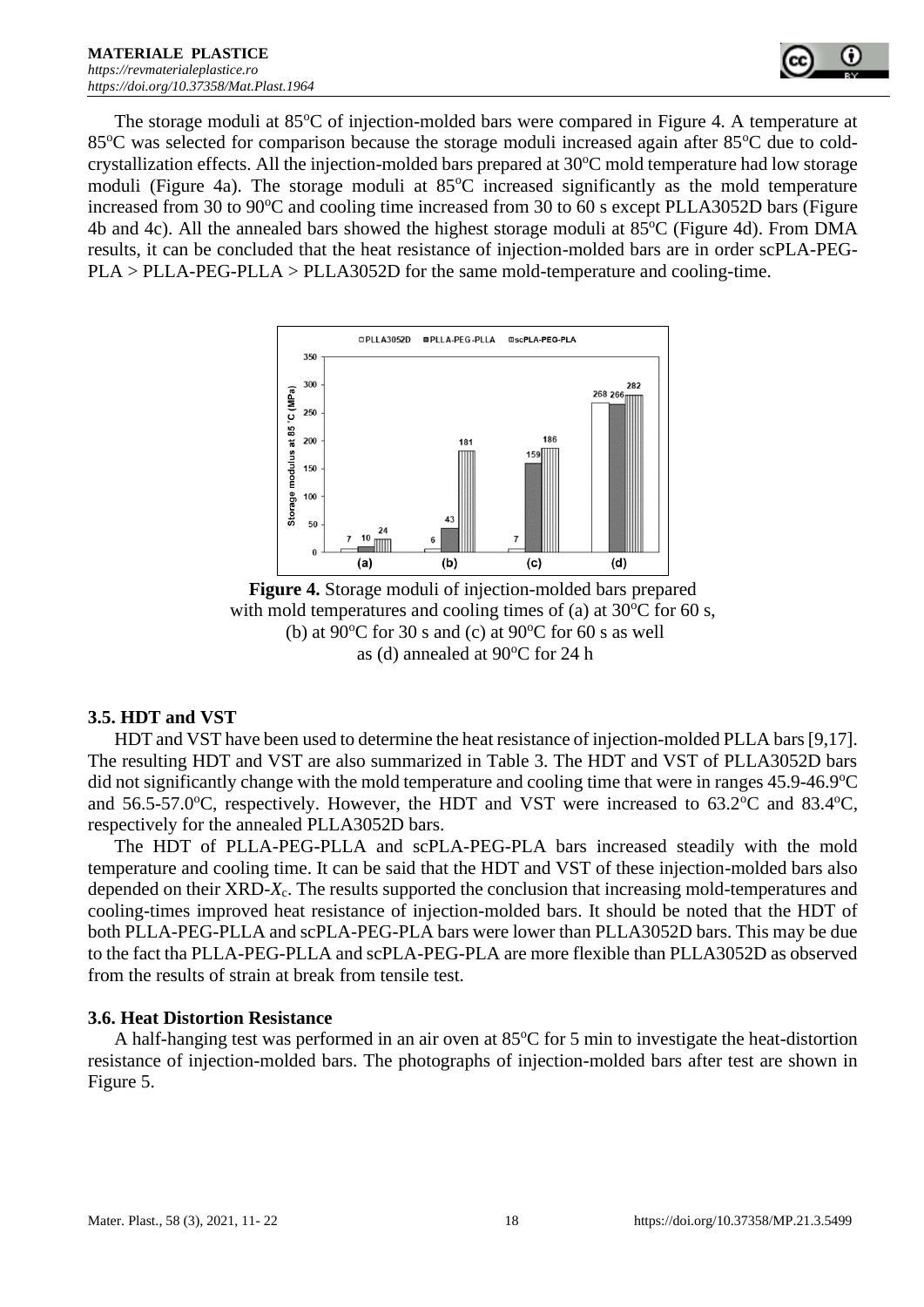



**Figure 5.** Heat distortion resistance at 85<sup>o</sup>C for 5 min of injection-molded bars of PLLA3052D, PLLA-PEG-PLLA and scPLA-PEG-PLA prepared with mold temperatures and cooling times of (a) at  $30^{\circ}$ C for 60 s, (b) at  $90^{\circ}$ C for 30 s and (c) at 90 $^{\circ}$ C for 60 s as well as (d) annealed at 90 $^{\circ}$ C for 24 h

It can be seen that all the PLLA3052D bars prepared with mold temperatures at  $30^{\circ}$ C and  $90^{\circ}$ C were largely deformed indicating that they had poor heat-resistance (Figure 5(left)). Whereas the annealed PLLA3052D bars retained original shape after the test corresponding to the results of DMA, HDT and VST as described above. The annealed PLLA3052D bars had the highest storage-modulus at  $85^{\circ}$ C (from DMA), HDT and VST.

PLLA-PEG-PLLA and scPLA-PEG-PLA bars were deformed after the test when the mold temperature was at  $30^{\circ}$ C as shown in Figure 5(middle, a) and 5(right, a), respectively. This is due to their low storage-moduli at  $85^{\circ}$ C (from DMA), HDT and VST. When the mold temperature was at 90 $^{\circ}$ C, the PLLA-PEG-PLLA and scPLA-PEG-PLA bars exhibited good heat-distortion resistance for both the cooling times because their storage moduli at 85<sup>o</sup>C (from DMA), HDT and VST increased with the mold temperature. The annealed bars of both PLLA-PEG-PLLA and scPLA-PEG-PLA showed good heatdistortion resistance because their storage moduli at 85°C (from DMA), HDT and VST were the highest. It is worth mentioning that the degree of crystallinity of the injection-molded bars plays the key role in heat-distortion resistance.

It should be noticed that the injection-molded bars with the VST higher than  $60^{\circ}$ C exhibited good heat-distortion resistance. While the HDT values of the PLLA-PEG-PLLA bars prepared at 90°C mold temperature were lower than the PLLA3052D bars but they showed better heat-distortion resistance than PLLA3052D bars. This is due to the PLLA-PEG-PLLA being softer and more flexible than the PLLA [39,40]. The results indicated that the VST were more reliable than the HDT as heat-resistance parameters as shown in the literature [17]. In addition, the results of DMA and heat-distortion resistance in this work could be used to support the VST results for heat-resistant property of PLLA-based bioplastics.

## **4. Conclusions**

In this work, the effects of mold temperature and cooling time on heat resistance of injection-molded bars were investigated for scPLA-PEG-PLA compared with PLLA3052D and PLLA-PEG-PLLA. DSC results indicated the crystallizability of samples was in order scPLA-PEG-PLA > PLLA-PEG-PLLA > PLLA3052D. From XRD, both the PLLA3052D and PLLA-PEG-PLLA bars prepared at 30°C mold temperature were completely amorphous in character whereas the scPLA-PEG-PLA bars had both hc and sc-crytsallites. The XRD-*X<sup>c</sup>* of PLLA-PEG-PLLA and scPLA-PEG-PLA bars increased with the mold temperature and cooling time but PLLA3052D bars did not. Increasing the mold temperature and cooling time improved the heat resistance of injection-molded bars for both PLLA-PEG-PLLA and scPLA-PEG-PLA except for PLLA3052D bars as observed from their increasing the lowest storagemoduli from the DMA study, HDT, VST and heat-distortion resistance.

It can be concluded that the 90 $\degree$ C mold temperature seem to improve the XRD- $X_c$  and heat resistance of both the injection-molded bars for PLLA-PEG-PLLA and scPLA-PEG-PLA except for PLLA3052D.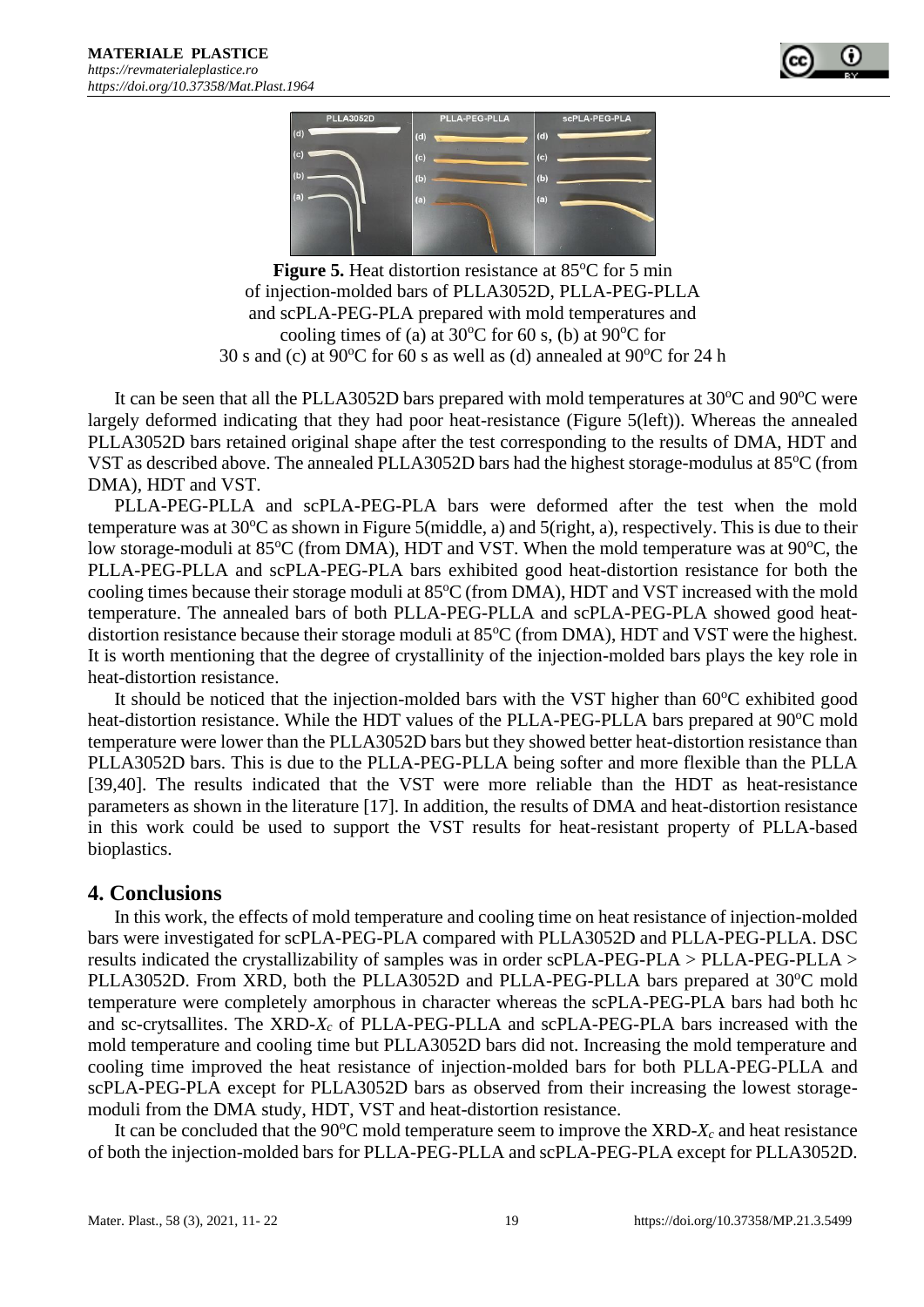

The results could provide guidance toward fabrication of high heat-resistant and flexible scPLA-PEG-PLA at industrial scale for use as bioplastic products.

**Acknowledgements.** This research was funded by The National Research Council of Thailand (NRCT) and the Biodiversity-based Economy Development Office (BEDO). The Center of Excellence for Innovation in Chemistry (PERCH-CIC), Office of the Higher Education Commission, Ministry of Education, Thailand is also acknowledged.

### **References**

1. ROCCA-SMITH, J.R., WHYTE, O., Brachais C.H., CHAMPION, D., PIASENTE, F., MARCUZZO, E., SENSIDONI, A., DEBEAUFORT, F., KARBOWIAK, T., Beyond biodegradability of poly(lactic acid): physical and chemical stability in humid environments, *ACS Sustainable Chem. Eng.,* **5**, 2017, 2751−2762.

2. SILVA, D., KADURI, M., POLEY, M., ADIR, O., KRINSKY, N., SHAINSKY-ROTIMAN, J., SCHROEDER, A., Biocompatibility, biodegradation and excretion of polylactic acid (PLA) in medical implants and theranostic systems, *Chem. Eng. J.*, **340**, 2018, 9−14.

3. CASTRO-AGUIRRE, E., AURAS, R., SELKE, S., RUBINO, M., MARSH, T., Enhancing the biodegradation rate of poly(lactic acid) films and PLA bio-nanocomposites in simulated composting through bioaugmentation, *Polym. Degrad. Stab.*, **154**, 2018, 46−54.

4. SADEGHI-AVALSHAHR, A., KHORSAND-GHAYENI, M., NOKHASTEH, S., SHAHRI, M.M., MOLAVI, A.M., SADEGHI-AVALSHAHR, M., Effects of hydroxyapatite (HA) particles on the PLLA polymeric matrix for fabrication of absorbable interference screws, *Polym. Bull.*, **75**, 2018, 2559−2574. 5. LOGANATHAN, S., JACOB, J., VALAPA, R.B., THOMAS, S., Influence of linear and branched amine functionalization in mesoporous silica on the thermal, mechanical and barrier properties of sustainable poly(lactic acid), *Polymer*, **148**, 2018, 149−157.

6. HONGTHIPWAREE, T., SRIAMORNSAK, P., SEADAN, M., SUTTIRUENGWONG, S., Effect of cosolvent on properties of non-woven porous neomycin-loaded poly(lactic acid)/polycaprolactone fibers, *Mater. Today Sustainability*, **10**, 2020, 100051.

7. GAO, C., GUO, J., XIE, H., The effect of alginate on the mechanical, thermal, and rheological properties of nano calcium carbonate-filled polylactic acid composites, *Polym. Eng. Sci.,* **59**, 2019, 1882−1888.

8. HUANG, H., ZHANG, Y.H., ZHAO, L.S., LUO, G.M., CAI, Y.H., Insight into the role of a isophthalic dihydrazide derivative containing piperonylic acid in poly(L-lactide) nucleation: thermal performances and mechanical properties, *Mater. Plast.,* **57**(3), 2020, 28−40.

9. GAO, X.R., NIU, B., HUA, W.Q., LI, Y., XU, L., WANG, Y., JI, X., ZHONG, G.J., LI, Z.M., Rapid preparation and continuous processing of polylactide stereocomplex crystallite below its melting point, *Polym. Bull.,* **76**, 2019, 3371−3385.

10. YUN, X., LI, X., JIN, Y., SUN, W., DONG, T., Fast crystallization and toughening of poly(L-lactic acid) by incorporating with poly(ethylene glycol) as a middle block chain, *Polym. Sci. Series A,* **60**, 2018, 141−155.

11. BAIMARK, Y., RUNGSEESANTIVANON, W., PRAKYMORAMAS, N., Improvement in melt flow property and flexibility of poly(L-lactide)-*b*-poly(ethylene glycol)-*b*-poly(L-lactide) by chain extension reaction for potential use as flexible bioplastics, *Mater. Des.*, **154**, 2018, 73−80.

12. PASEE, S., BAIMARK, Y., Improvement in mechanical properties and heat resistance of PLLA-*b*-PEG-*b*-PLLA by melt blending with PDLA-*b*-PEG-*b*-PDLA for potential use as high-performance bioplastics, *Adv. Polym. Technol.*, **2019**, 2019, Article ID 8690650.

13. LI, H., HUNEAULT, M.A., Effect of nucleation and plasticization on the crystallization of poly(lactic acid), *Polymer*, **48**, 2007, 6855−6866.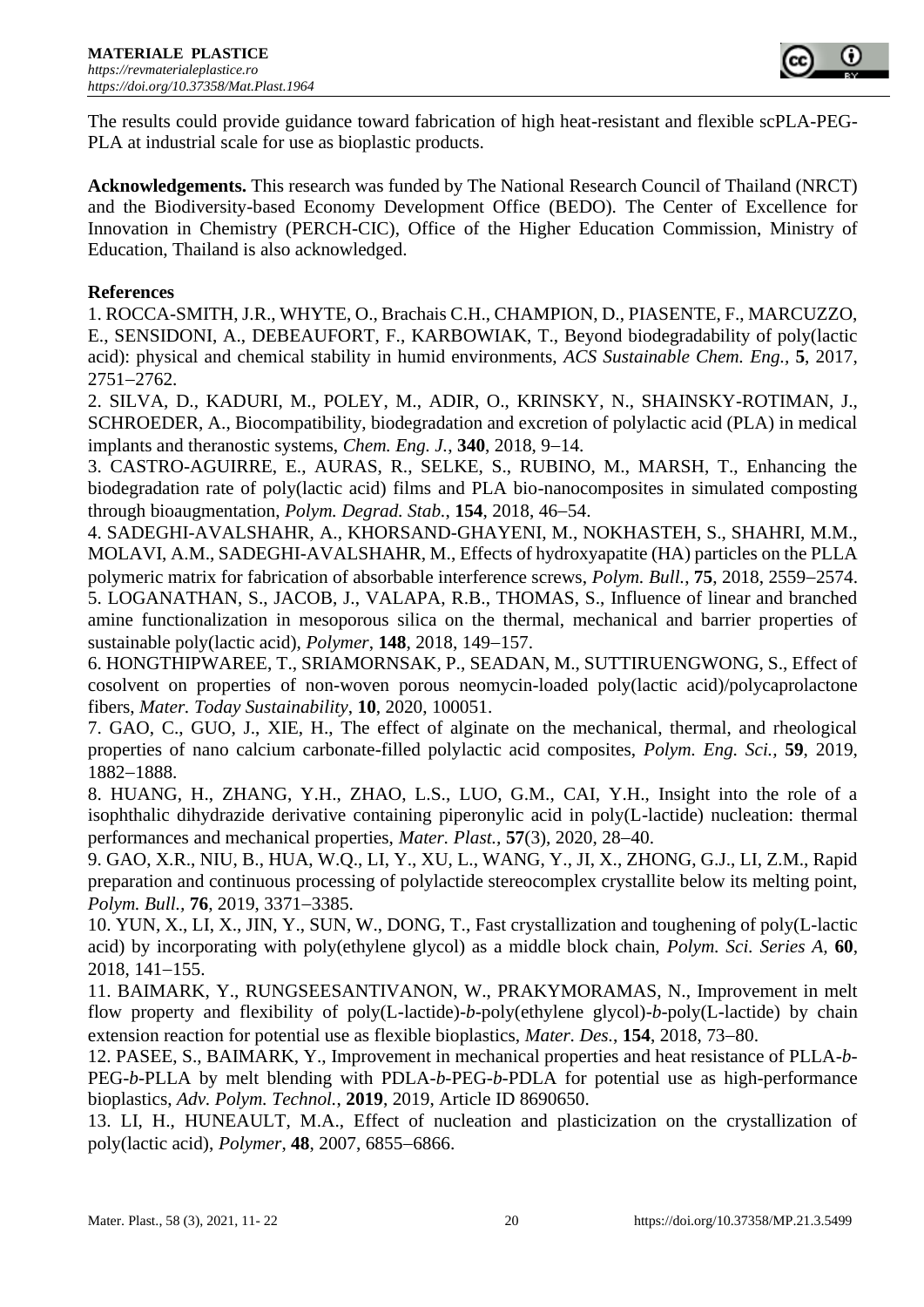14. VADORI, R., MOHANTY, A.K., MISRA, M., The effect of mold temperature on the performance of injection molded poly(lactic acid)-based bioplastic, *Macromol. Mater. Eng.,* **298**, 2013, 981−990.

15. ZHANG, X., MENG, L., LI, G., LIANG, N., ZHANG, J., ZHU, Z., WANG, R., Effect of nucleating agents on the crystallization behavior and heat resistance of poly(L-lactide), *J. Appl. Polym. Sci.*, **133**, 2016, 42999.

16. PAN, H., KONG, J., CHEN, Y., ZHANG, H., DONG, L., Improved heat resistance properties of poly(L-lactide)/basalt fiber biocomposites with high crystallinity under forming hybrid-crystalline morphology, *Int. J. Biol. Macromol.*, **122**, 2019, 848−856.

17. PEELMAN, N., RAGAERT, P., RAGAERT, K., ERKOC, M., BREMPT, W.V., FAELENS, F., DEVLIEGHERE, F., MEULENAER, B.D., CARDON, L., Heat resistance of biobased materials, evaluation and effect of processing techniques and additives, *Polym. Eng. Sci.*, **58**, 2018, 513−520.

18. PAN, G., XU, H., MU, B., YANG, J., YANG, Y., Complete stereo-complexation of enantiomeric polylactides for scalable continuous production, *Chem. Eng. J.*, **328**, 2017, 759−767.

19. SI, W.J., AN, X.P., ZENG, J.B., CHEN, Y.K., WANG, Y.Z., Fully bio-based, highly toughened and heat-resistant poly(L-lactide) ternary blends via dynamic vulcanization with poly(D-lactide) and unsaturated bioelastomer, *Sci. China Mater.*, **60**, 2017, 1008−1022.

20. PHATTARATEERA, S., PATTAMAPROM, C., The effect of different acrylic-based rubbers on the crystallization behavior of PLA/PDLA stereocomplex, *J. Polym. Environ.*, **28**, 2020, 1592−1600.

21. ANDERSON, K.S., HILLMYER, M.A., Melt preparation and nucleation efficiency of polylactide stereocomplex crystallites, *Polymer*, **47**, 2006, 2030−2035.

22. KUROKAWA, N., HOTTA, A., Thermomechanical properties of highly transparent self-reinforced polylactide composites with electrospun stereocomplex polylactide nanofibers, *Polymer*, **153**, 2018, 214−222.

23. XU, H., TANG, S., CHEN, J., YIN, P., PU, W., LU, Y., Thermal and phase-separation behavior of injection-molded poly(L-lactic acid)/poly(D-lactic acid) blends with moderate optical purity, *Polym. Bull.,* **68**, 2012, 1135−1151.

24. EL-KHODARY, E., FUKURI, Y., YAMAMOTO, M., YAMANE, H., Effect of the melt-mixing condition on the physical property of poly(L-lactic acid)/poly(D-lactic acid) blends, J*. Appl. Polym. Sci.*, **134**, 2017, 45489.

25. BAIMARK, Y., KITTIPOOM, S., Influence of chain-extension reaction on stereocomplexation, mechanical properties and heat resistance of compressed stereocomplex-polylactide bioplastic films, *Polymers*, **10**, 2018, 1218.

26. YAMANE, H., SASAI, K., Effect of the addition of poly(D-lactic acid) on the thermal property of poly(L-lactic acid), *Polymer*, **44**, 2003, 2569−2575.

27. WEI, X.F., BAO, R.Y., CAO, Z.Q., YANG, W., XIE, B.H., YANG, M.B., Stereocomplex crystallite network in asymmetric PLLA/PDLA blends: formation, structure, and confining effect on the crystallization rate of homocrystallites, *Macromolecules*, **47**, 2014, 1439−1448.

28. ALIOTTA, L., CINELLI, P., COLTELLI, M.B., RIGHETTI, M.C., GAZZANO, M., LAZZERI, A., Effect of nucleating agents on crystallinity and properties of poly(lactic acid) (PLA), *Euro. Polym. J.,* **93**, 2017, 822−832.

29. ZHANG, Z.C., GAO, X.R., HU Z.J., YAN, Z., XU, J.Z., XU, L., ZHONG, G.J., LI, Z.M., Inducing stereocomplex crystals by template effect of residual stereocomplex crystals during thermal annealing of injection-molded polylactide, *Ind. Eng. Chem. Res.,* **55**, 2016, 10896−10905.

30. BAIMARK, Y., RUNGSEESANTIVANON, W., PRAKYMORAMAS, N., Synthesis of flexible poly(L-lactide)-*b*-polyethylene glycol-*b*-poly(L-lactide) bioplastics by ring-opening polymerization in the presence of chain extender, *e-Polymers*, **20**, 2020, 423−429.

31. LI, Z., LIU, L., RAO, Y., RAN, L., WU, T., NIE, R., ANNA, D.S., LI, Y., CHE, Z., Mechanical and antibacterial properties of oriented poly(lactic acid), *Polym. Eng. Sci.,* **59**, 2019, 2121−2127.